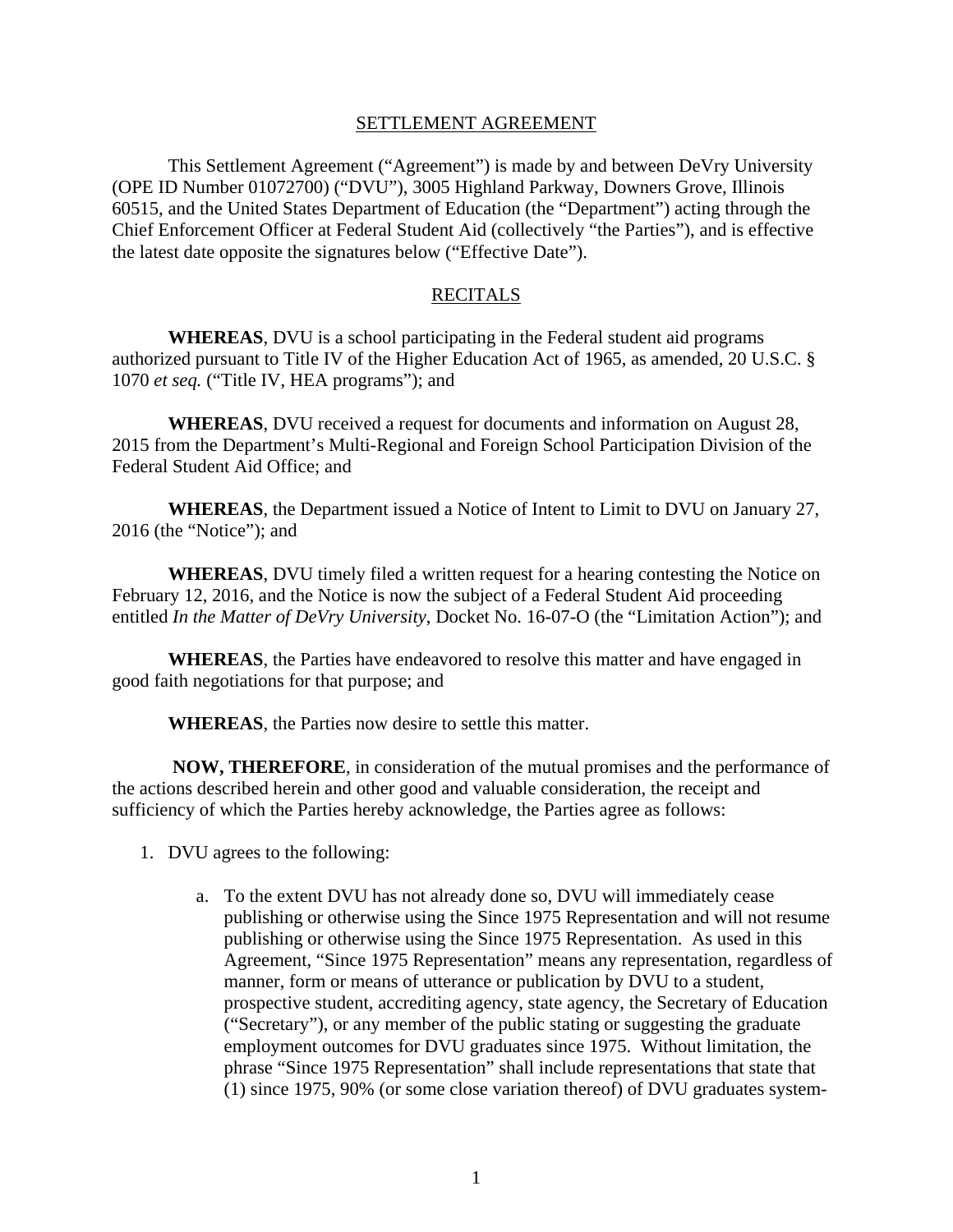wide in the active job market were employed in career-related positions within 6 months of graduation; or (2) since 1975, 90% (or some close variation thereof) of DVU graduates system-wide in the active job market held positions in their fields of study within 6 months of graduation. The phrase "Since 1975 Representation" shall exclude any representation of graduate employment outcomes for DVU graduates that does not cumulatively include DVU graduates since 1975.

- b. DVU will not make any representations to a student, prospective student, accrediting agency, state agency, the Secretary, or any member of the public that are based, in whole or in part, on the post-graduation employment outcomes of any student who graduated from DVU between 1975 and October 1980.
- c. DVU certifies that it has taken or will take steps, as identified in Exhibit A, to remove certain past uses or publications by DVU and third parties of the Since 1975 Representation.
- d. To the extent DVU makes any representations to any student, prospective student, accrediting agency, state agency, the Secretary, or member of the public that are based, in whole or in part, on graduate employment rates, DVU will possess and maintain graduate-specific data to substantiate such representations and will make such graduate-specific data available to the Department upon request. As used herein, "graduate-specific data" shall mean all information about individual graduates, individually and in the aggregate, necessary to support such a representation and includes graduate names, social security numbers, student ID numbers, graduation dates, degrees earned (*e.g.*, bachelors, associates, masters), programs or majors (*e.g.*, business administration, technical management), specializations or other concentrations (if applicable), and information regarding both pre- and post-graduation employment, including employer name, occupation, position title, hours worked, salary, start date, full or part time status, and whether the position is funded by DVU, and any other information necessary to substantiate the truthfulness of the representation. Without limitation, "graduatespecific data" shall include:
	- i. To the extent necessary to substantiate the truthfulness of the representation, all student files relating to students or graduates whose graduate employment information serves as a basis for the representation, including student files relating to students or graduates who are part of a cohort of students as to which the representation pertains, but whose information is nonetheless excluded from the calculation for any reason;
	- ii. All documentation collected or maintained by DVU necessary to substantiate the truthfulness of the representation, including its employees, contractors, and agents, relating to the employment of any such student before, during, and after the student's graduation from DVU and maintained in DVU's Registrar or Career Services files;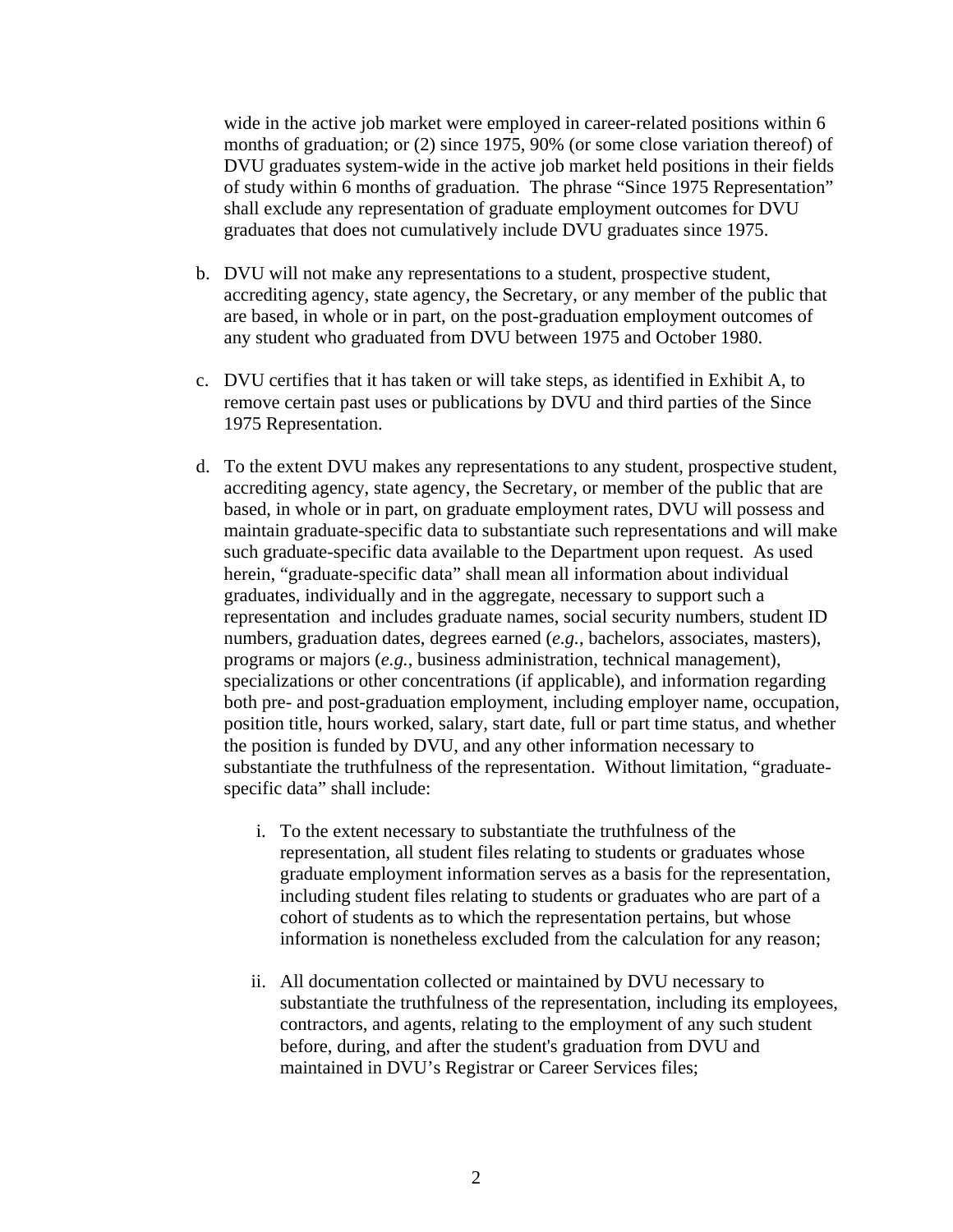- iii. All communications or documents necessary to substantiate the truthfulness of the representation reflecting communications between DVU, including its employees, contractors, and agents, with any student or graduate regarding post-graduation employment;
- iv. All documents obtained by DVU relating to any audit, survey, analysis, or other review contracted for or by DVU, relating to any representations that are based, in whole or in part, on graduate employment outcomes;
- v. All other evidence on which DVU relies to substantiate the facts underlying any representation about the employability of DVU graduates, including, without limitation, representations about the employment rates of DVU graduates.
- e. DVU will maintain information sufficient to establish the methodology it used to formulate any representations regarding post-graduation employment outcomes of DVU students and make such information available to the Department upon request. As used herein "information sufficient to establish the methodology" shall include, without limitation, detailed information about the methodology used to categorize students for purposes of any representations including, as appropriate, the methodology used to determine whether a graduate was employed in his or her field of study, the methodology used to assess the differences, if any, between pre-enrollment or pre-graduation employment, on the one hand, and post-graduation employment, on the other, and the methodology used to determine the veracity of any information compiled by DVU employees or agents responsible for compiling information and making such determinations. Without limitation, "information sufficient to establish the methodology" shall also include:
	- i. All internal or external publications, including, without limitation, Career Services Manuals, training materials, guidelines, and instructions, that describe, detail, or relate to the methodology used by DVU to calculate or create such representation based, in whole or in part, on graduate employment rates; and
	- ii. All other evidence on which DVU relies to substantiate the methodology underlying any representation about the employability of DVU graduates, including, without limitation, representations about the employment rates of DVU graduates.
- f. With respect to the records and information required to be maintained pursuant to Paragraphs 1(d) and 1(e) of this Agreement, DVU shall maintain such records for a period not less than six (6) years following the last making of the representation triggering an obligation in those Paragraphs.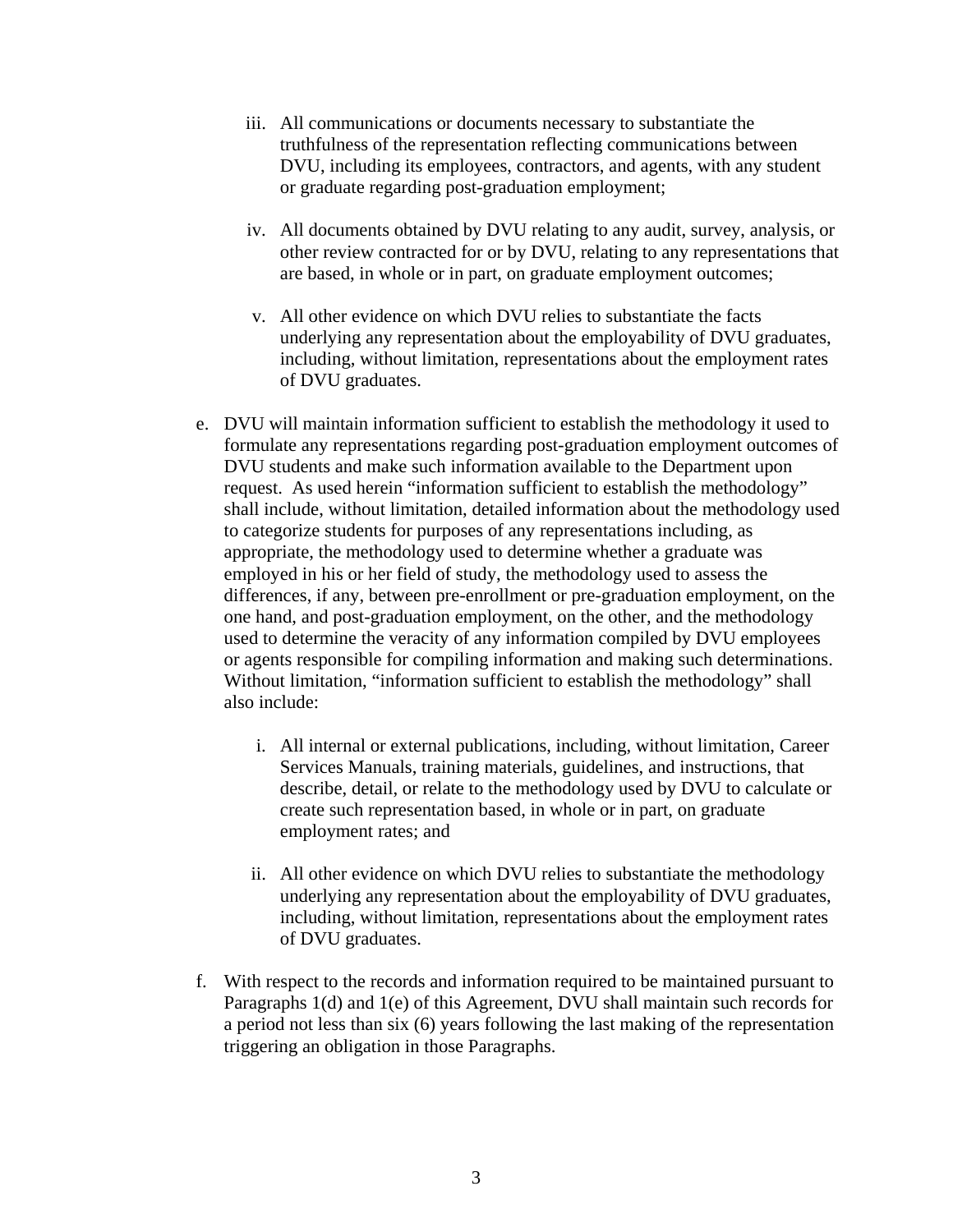- g. For a period of six years from the Effective Date, DVU will engage a qualified, independent, third-party ("Third Party") to review the records and information relating to DVU graduates from January 2017 and beyond required to be maintained pursuant to Paragraphs 1(d) and 1(e) of this Agreement and DVU's plans to maintain such records for the period required by Paragraph 1(f) of this Agreement. The Third Party shall issue a Report, on no less than an annual basis, that confirms DVU has satisfied, in all material respects, its responsibilities under Paragraphs 1(d) and 1(e) of this Agreement relating to DVU graduates from January 2017 and beyond, and has implemented policies designed to achieve and maintain compliance with Paragraph 1(f) of this Agreement. This Report: (A) shall identify the information that DVU has provided to the Third Party, including a listing and brief description of all representations DVU has made (since the most recent report provided pursuant to this Paragraph) to any student, prospective student, accrediting agency, state agency, the Secretary, or member of the public that are based, in whole or in part, on graduate employment rates, and the steps that the Third Party has taken to confirm DVU's compliance with Paragraphs  $1(d)$  and  $1(e)$ , and its policies to comply with Paragraph  $1(f)$ , of this Agreement; (B) is provided to the Director of Enforcement at Federal Student Aid or his or her designee; and (C) is accompanied by a statement by the Third Party affirming that, to the knowledge of the Third Party, the Report does not contain any false, fictitious, or fraudulent information, or omit any material fact. In the event DVU is unable to secure the engagement of a Third Party to provide the Report prescribed under this Paragraph 1(g) after exhausting all reasonable good faith efforts to do so, the Parties agree to work cooperatively to amend this Paragraph to accomplish their shared objective of obtaining a third-party report. In such event, DVU will provide the Department with a written report describing the steps taken to secure such an engagement, the reasons for DVU's inability to secure such an engagement, and the names of any Third Party actually retained for the purpose of providing the Report required by this Paragraph.
- h. For a period of six years from the Effective Date, and on no less than an annual basis, DVU will provide the Department a certification attesting to DVU's compliance with Paragraphs 1(d) and 1(e) of this Agreement, and its policies for complying with Paragraph 1(f) of this Agreement. Such certification shall: (A) identify and briefly describe to the Department all representations DVU has made (since the most recently provided certification pursuant to this Paragraph) to any student, prospective student, accrediting agency, state agency, the Secretary, or member of the public that are based, in whole or in part, on graduate employment rates; (B) affirm that DVU has not knowingly excluded from the graduate-specific data required to be maintained pursuant to Paragraph 1(d) any other information created or maintained by DVU that could reasonably be used to substantiate a representation subject to Paragraph 1(d); (C) be provided to the Director of Enforcement at Federal Student Aid or his or her designee; and (D) acknowledge that the provision of any false, fictitious, or fraudulent information, or the omission of any material fact, may subject DVU to criminal, civil or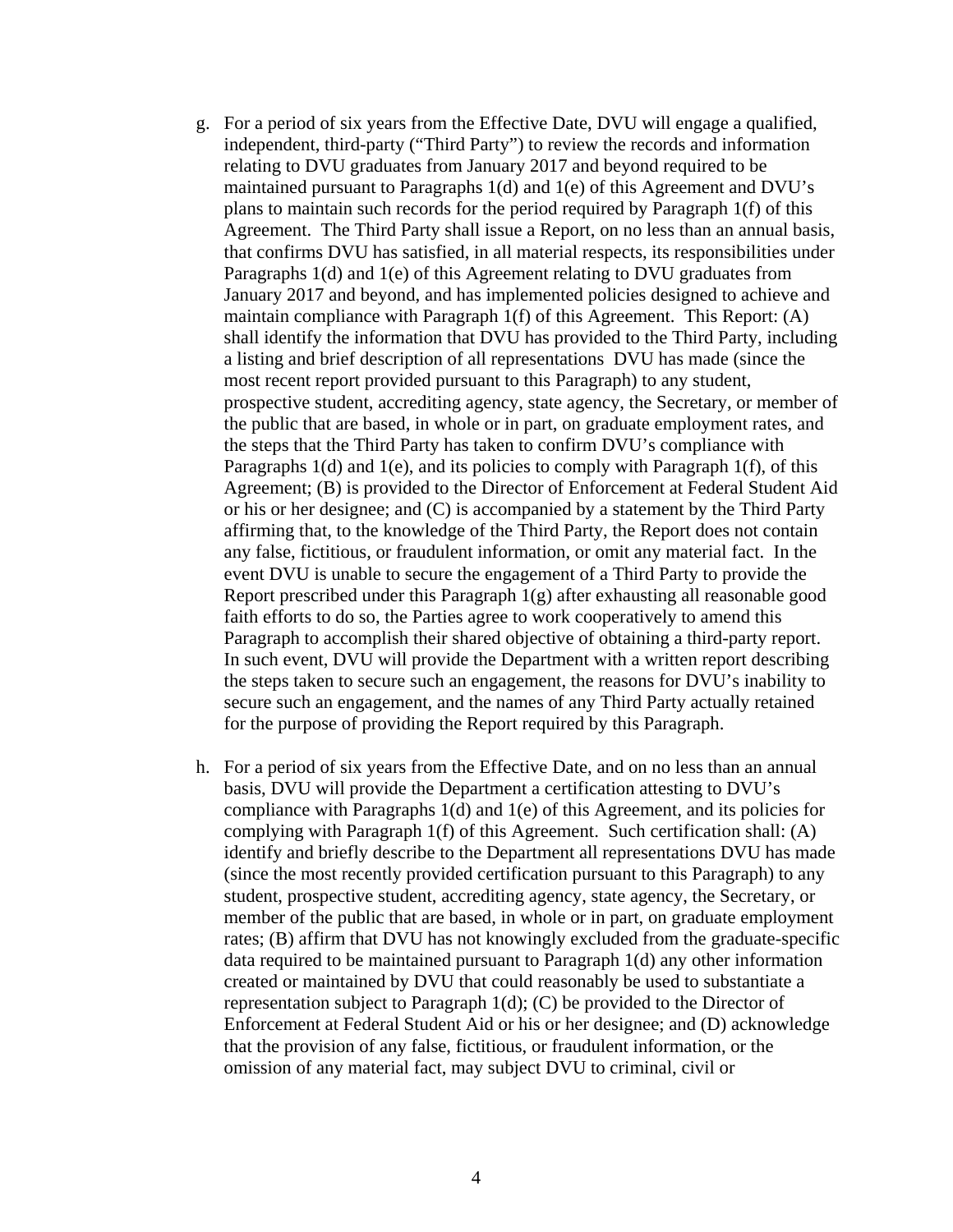administrative penalties for fraud, false statements, false claims, or other violations of law.

i. Within thirty days of the Effective Date, DVU will prominently post on the home page of its website in a simple and meaningful manner, the following language ("Disclosure Language"), to be maintained for two years:

> *DeVry University previously advertised that "Since 1975, 90% of DeVry graduates system-wide in the active job market held positions in their fields of study within 6 months of graduation." The U.S. Department of Education has asserted that the records maintained by DeVry University for the period 1975-1983 were not sufficient to substantiate the Since 1975 Representation, and thus that DeVry University could not substantiate this representation to the extent required by law. Accordingly, the University agreed to cease making the Since 1975 Representation and post this notification on its website.*

- j. Within thirty days of the Effective Date, and for five years following the Effective Date, DVU must include the Disclosure Language in any and all enrollment agreements or other such documents memorializing the enrollment of a student at DVU.
- k. For a period of five years following the Effective Date, DVU will submit to the Department, to the attention of the Director of Enforcement, no later than ten days after the event described below, written notice of the occurrence of any of the following:
	- i. Any adverse action whatsoever, including, without limitation, written warnings, adverse factual determinations, show cause orders, lawsuits filed, probation and similar actions, taken against DVU by an accrediting agency, State authorizing agency, Federal or State agency, or any other civil or criminal law enforcement agency, or any civil case (including an arbitration) filed by a private party relating to representations made by DVU regarding the employability of its graduates (including representations that are based, in whole or in part, on graduate employment rates), and any judgments rendered in such case; or
	- ii. DVU's receipt of a subpoena, civil investigative demand, or other inquiry by an accrediting agency, State authorizing agency, Federal or State agency, or any other civil or criminal law enforcement agency relating to representations made by DVU regarding the employability of its graduates (including representations that are based, in whole or in part, on graduate employment rates).
- 2. Within 30 days of the Effective Date of this agreement, DVU shall post a letter of credit ("LOC") for the benefit of the Department in the amount of \$68,435,908, which is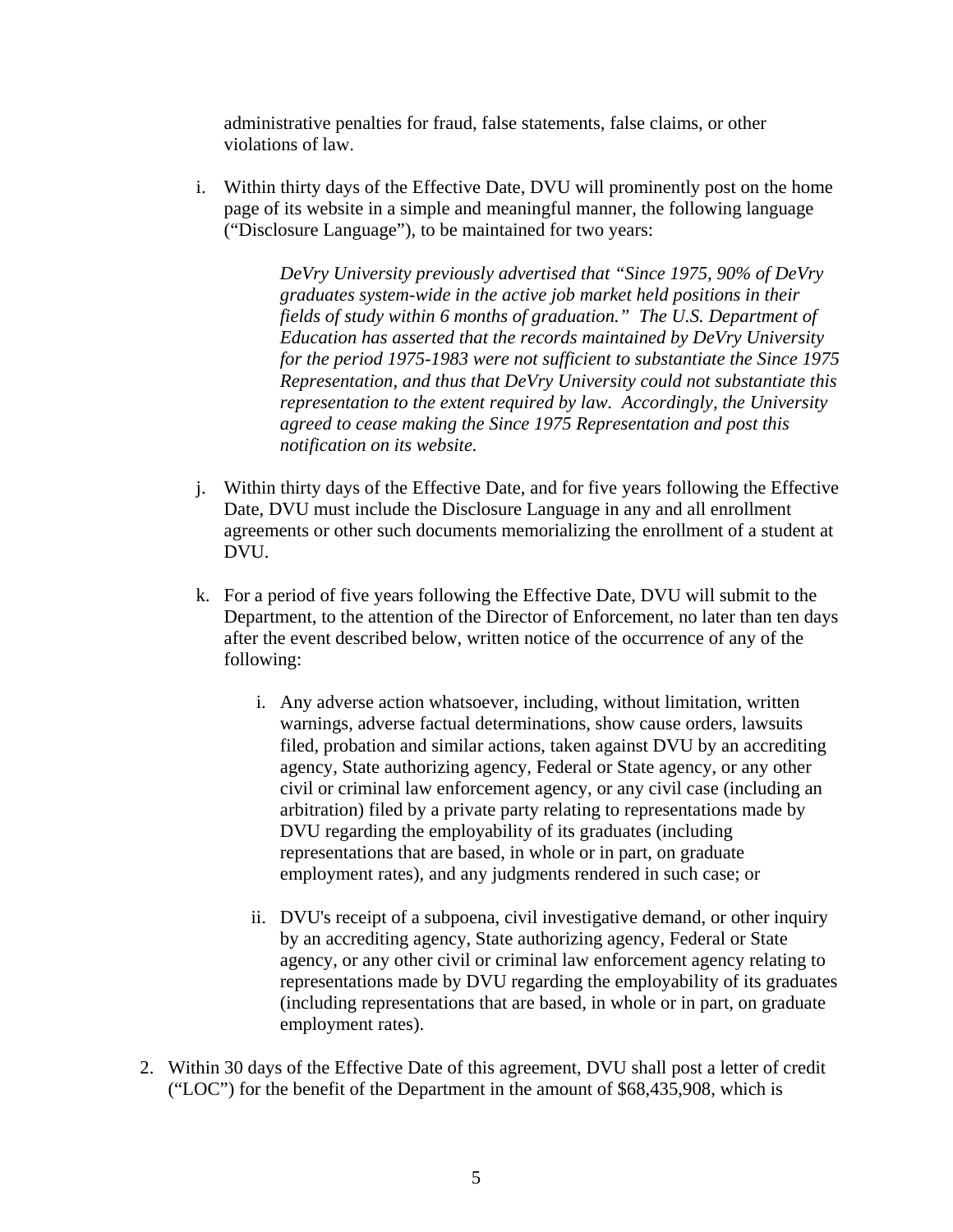approximately equal to ten percent of the Title IV, HEA program funds disbursed by DVU in the 2014-2015 award year.

- a. The LOC will be adjusted annually to remain at a level equal to ten percent of DVU's Title IV, HEA program disbursements in the preceding fiscal year, but in no event shall the LOC be less than \$68,435,908. The LOC shall expire on the fifth anniversary of its issuance. Pursuant to lender requirements, the LOC may contain an annual expiration date and allow for automatic renewal. Should DVU fail to renew or replace the LOC within ten (10) days prior to any interim expiration with a new LOC that becomes effective immediately upon the expiration of the extant LOC (so as not to create any lapse in an LOC), the Department may call the extant LOC and place the funds in an escrow account at the Department pending a determination of the extent to which those funds will be used in accordance with Paragraph 2(b) of this Agreement.
- b. The LOC posted pursuant to this Agreement will be deemed to satisfy any and all requirements for DVU to post an LOC triggered by the past performance requirement of financial responsibility under 34 C.F.R. § 668.174(a)(1) based on the settlement of the Notice.
- c. The LOC will permit the Department to draw against the letter of credit only under the following circumstances, and in any case only after such action has been finally determined to be justified under a process in which DVU is afforded all the rights and protections to which it is entitled:
	- i. To pay refunds of institutional or non-institutional charges owed to or on behalf of current or former students of DVU, whether DVU remains open or has closed;
	- ii. To provide for the "teach-out" of students enrolled at DVU at the time of the closure of DVU, including with respect to activities conducted pursuant to a "teach out agreement," as that term is defined in 34 C.F.R. § 602.3, and/or other services reasonably designed to facilitate the transition of such students to another educational program, such as funding transfer fees, transcript costs, and similar expenses; and
	- iii. To pay any fines, penalties, or liabilities whatsoever owing to the Secretary arising from acts or omissions by DVU in violation of Title IV, HEA program requirements, including the violation of any agreement entered into by DVU with the Secretary regarding the administration of Title IV, HEA programs. Without limitation, this shall include any liability owed to the Secretary pursuant to Section 455(h) of the HEA, 20 U.S.C. §1087e(h), or any regulation promulgated thereunder.
- d. As used in this Agreement, "Covered Conduct" shall mean conduct regarding DeVry's substantiation, or lack thereof, for the Since 1975 Representation.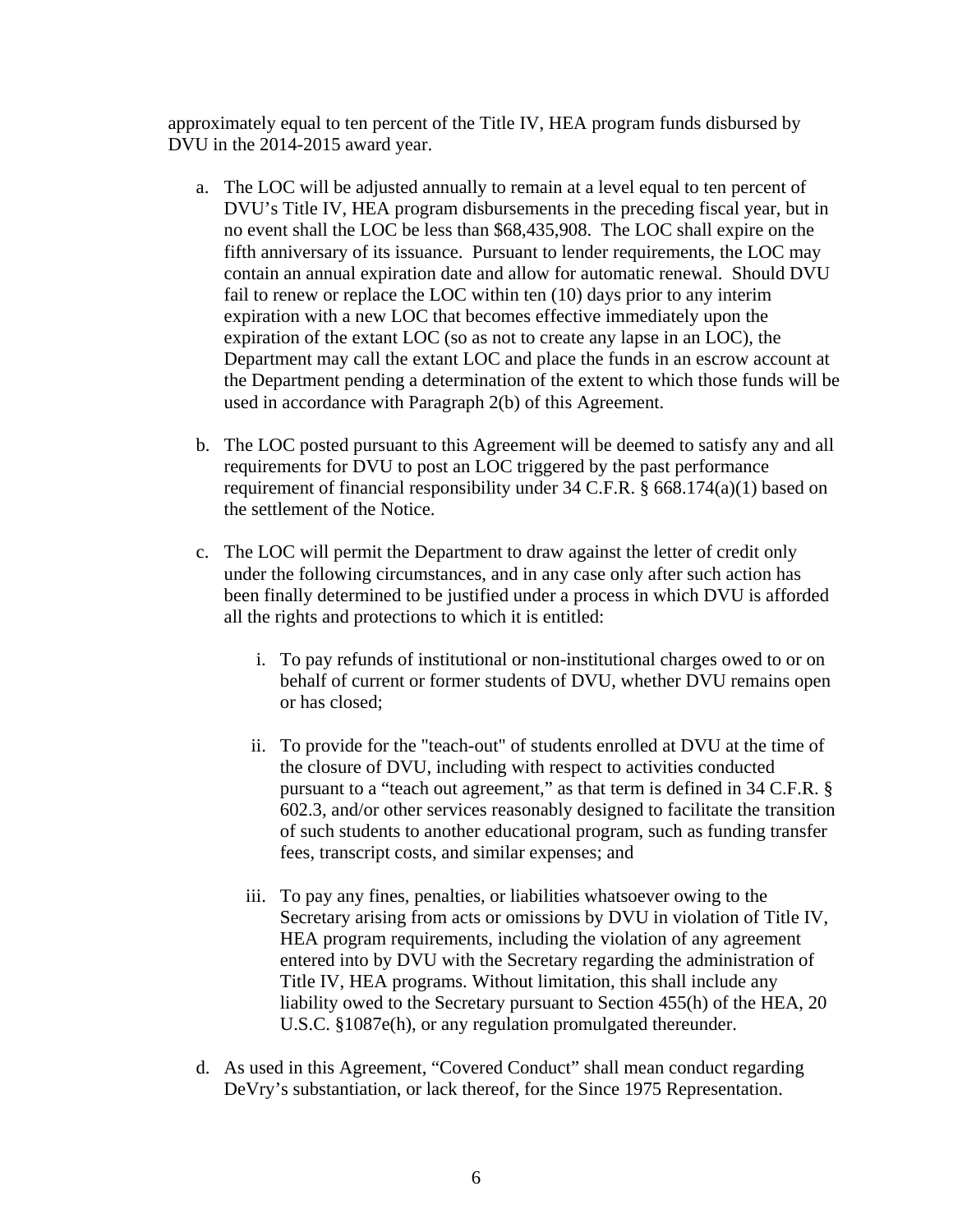"Covered Conduct" shall exclude any conduct other than that regarding DVU's substantiation for the Since 1975 Representation and shall also exclude conduct relating to DVU's use of any other representation, including other representations related to post-graduation outcomes of DVU students, irrespective of whether such representation was made as part of the *We Major in Careers* campaign. Covered conduct shall also exclude any conduct that may form a basis for a determination by the Secretary that DVU has engaged in substantial misrepresentation pursuant to 34 C.F.R. Part 668 Subpart F or 20 U.S.C. §  $1094(c)(3)$ .

- 3. The Parties agree that the settlement of the Notice constitutes a condition of past performance as set forth in 34 C.F.R. § 668.174(a)(1). DVU will therefore participate in the Title IV, HEA programs under provisional certification through April 1, 2018, provided that:
	- a. The Department retains the right to revoke DVU's provisional certification for cause, consistent with the procedural requirements set out in 34 C.F.R. § 668.13(d) and the provisional program participation agreement attached hereto as Exhibit B. The provisions set forth in Paragraph 3(b) below shall not apply to any revocation action taken by the Department.
	- b. Before taking any action regarding DVU's eligibility under or participation in the Title IV, HEA programs other than a revocation pursuant to 34 C.F.R. § 668.13(d), or before imposing any fine, penalty, or liability against DVU, irrespective of whether such fine, penalty, or liability is imposed using the processes afforded in 34 C.F.R. Part 668 Subpart G or following a Final Program Review Determination or Final Audit Determination (and subject to appeal rights under 34 C.F.R. Part 668 Subpart H), the Department will:
		- i. Provide DVU written notice specifying the Department's basis for such action; and
		- ii. Afford DVU an opportunity to challenge the action through a proceeding pursuant to 34 C.F.R. Part 668, Subparts G or H, as applicable, with all attendant rights;
		- iii. Written notice, as that phrase is used in Paragraph  $3(b)(i)$  of this Agreement may be satisfied by the Department's issuance of a Final Program Review Determination or Final Audit Determination.
	- c. DVU will have until six-months after the last day of DVU's fiscal year to submit its audited financial statements and an independent compliance audit, consistent with 34 C.F.R. § 668.23.
	- d. The Department shall process all applications for programs and locations as it would in the ordinary course and without undue delay.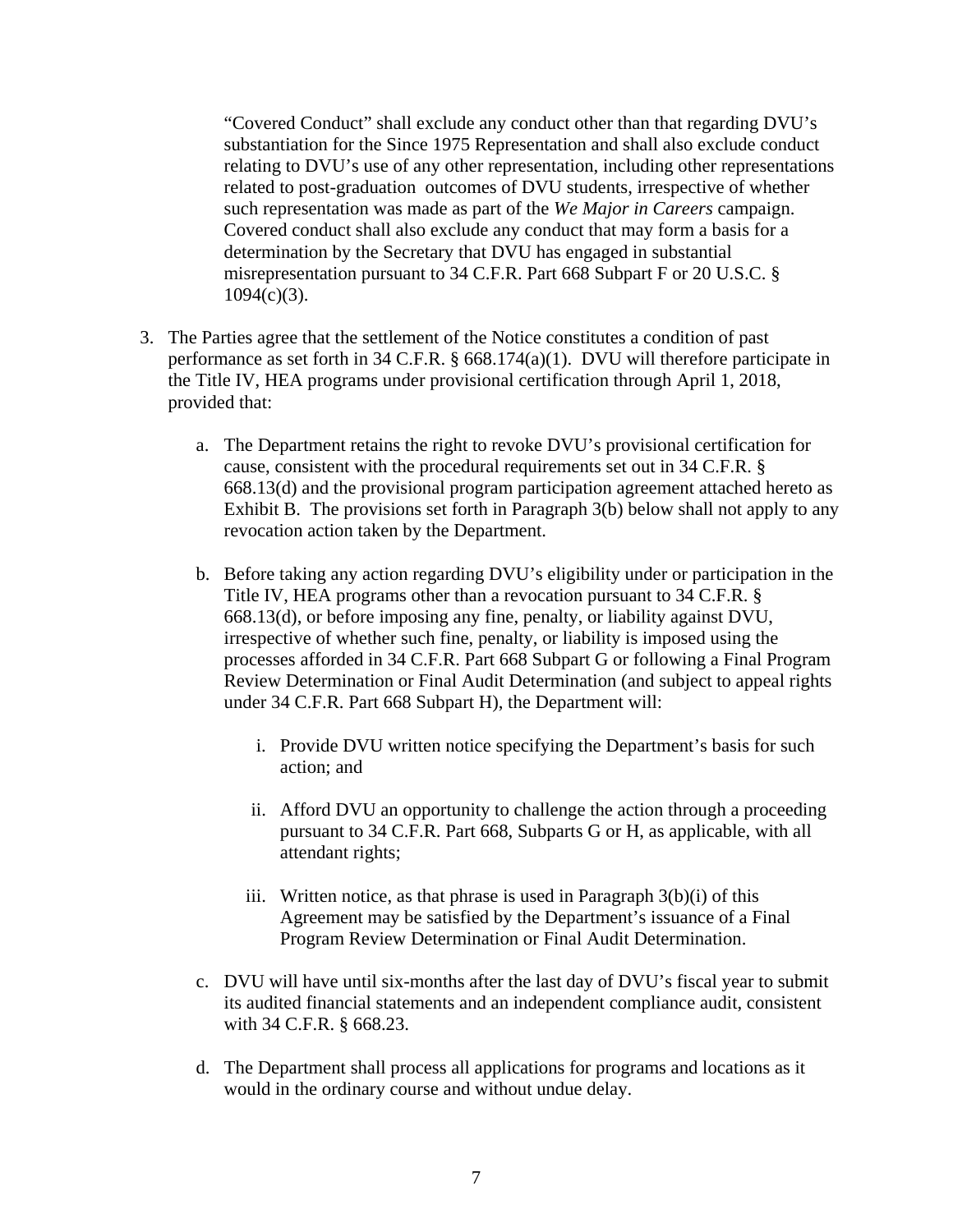- e. Other than as expressly set forth herein, the Department shall not impose growth or other conditions or restrictions on DVU's participation in the Title IV, HEA programs due to the Covered Conduct, or arising from the Notice or the settlement of the Notice. Except as otherwise provided by law, the Department is not otherwise limited in its authority to impose such conditions or restrictions.
- f. Except as otherwise provided herein, no person or entity exercising substantial control over DVU as determined under 34 C.F.R. § 668.174 shall be required to submit a financial guarantee to the Department as a condition of initial provisional certification, or due to the Covered Conduct, or arising from the Notice or the settlement of the Notice.
- 4. DVU accepts and acknowledges that for five years after the effective date of this Agreement and following the expiration of the Provisional Program Participation Agreement executed pursuant to Paragraph 3 of, and concurrently with, this Agreement, the condition of past performance resulting from the settlement of the Notice may result in DVU's certification to participate in Title IV, HEA programs only under an alternative standard set forth in 34 C.F.R. § 668.175.
- 5. Notwithstanding any other provision of this Agreement, nothing in this Agreement shall restrict the Department from considering the Covered Conduct when devising or implementing a remedy for any conduct by DVU (which is not within the Covered Conduct) that violates Title IV of the HEA or any regulation promulgated thereunder.
- 6. The Department will not impose conditions on the timing of disbursement of aid or documentation requirements due to the Covered Conduct, other than requiring DVU, at the Department's sole discretion, to participate in the Title IV, HEA programs under a method of payment no more restrictive or burdensome than Heightened Cash Monitoring 1 status, set forth at 34 C.F.R. § 668.162(d)(1). Except as so stated, the Department retains the sole discretion to determine the method under which the Secretary provides Title IV, HEA program funds pursuant to 34 C.F.R. § 668.162.
- 7. The Department agrees to accept the commitments made by DVU in this Agreement in full and final resolution of all matters, present or future, based on the Covered Conduct, or arising out of the Notice or the Settlement of the Notice. The Department agrees that it shall not institute, direct, maintain, continue or join any action of any nature, including but not limited to any civil or administrative monetary claim against DVU, or any DVU entities and related parties, arising from or based on the Covered Conduct, the act of settlement, or this Agreement.
- 8. DVU releases the Department (together with its agents and employees) from any claims, known and unknown, suspected and unsuspected, including claims for attorneys' fees, costs, and expenses of every kind and however denominated, that DVU has asserted or could assert against the Department (together with its agents and employees) concerning the Covered Conduct, the Department's investigation into the Covered Conduct, the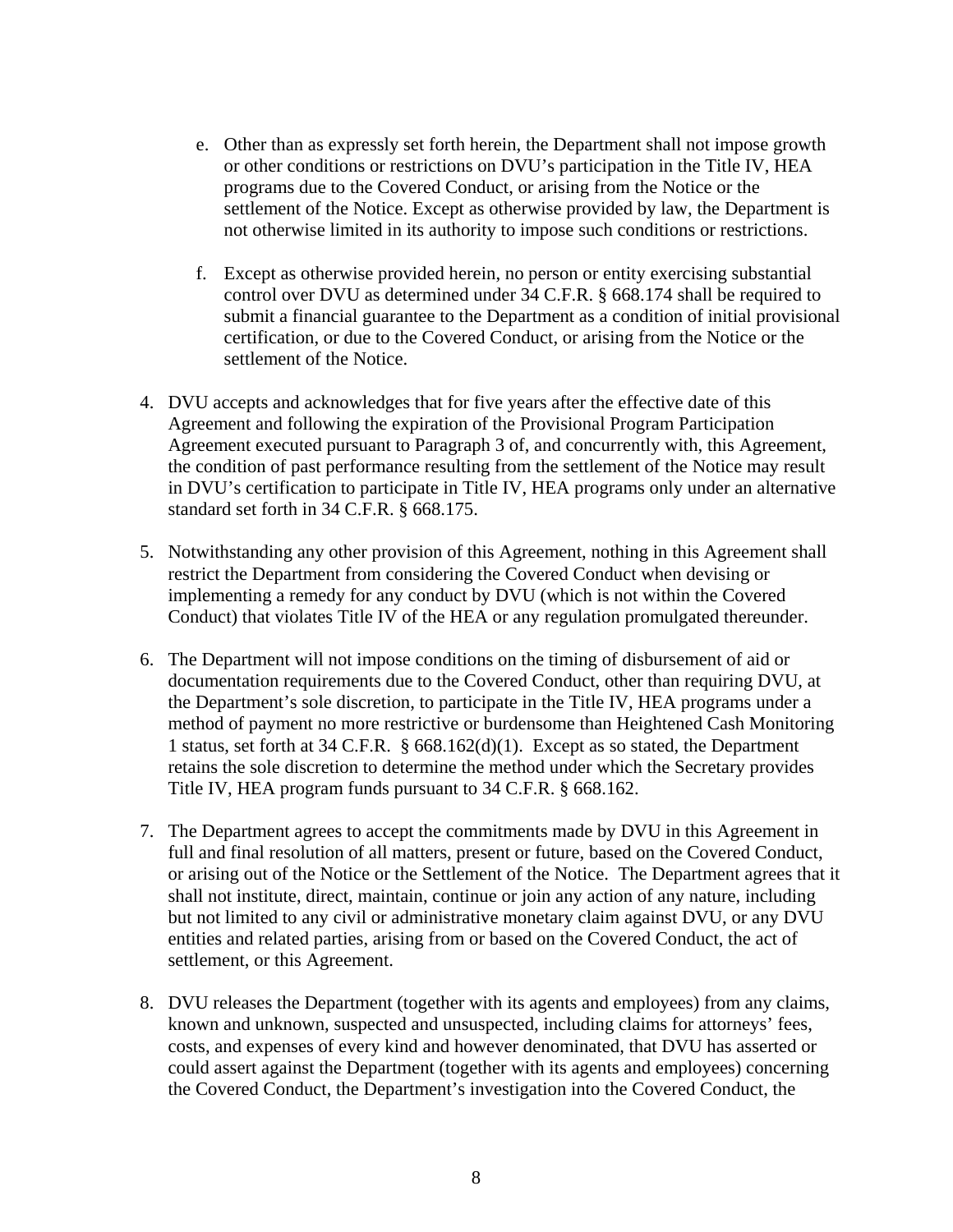Department's bringing of the Limitation Action, or the Department's actions in prosecuting the Limitation Action.

- 9. Within five days of the Effective Date, the Parties agree that they shall jointly enter a motion to dismiss the Limitation Action with prejudice.
- 10. This Agreement does not waive, compromise, restrict, or settle any past, present, or future actions by the Department pursuant to 34 C.F.R. Part 668, Subparts G and H that are not arising from or based on the Covered Conduct or this Agreement.
- 11. This Agreement does not waive, compromise, restrict, or settle any past, present, or future violations by DVU, its Trustees, Officers, or employees of the criminal laws of the United States or any action initiated against DVU, its Trustees, Officers, agents, or employees for civil fraud against the United States.
- 12. DVU neither admits nor denies any wrongdoing regarding the Covered Conduct.
- 13. The Parties will each bear their own costs in connection with this action and this Agreement.
- 14. All signatories to this Agreement acknowledge that they have read this Agreement and have freely and voluntarily executed it after having consulted with counsel and received the advice of counsel as to its effect.
- 15. Each individual signing this Agreement warrants that he or she has full authority to do so. This Agreement may be executed in one or more counterparts, each of which shall be deemed to be an original and all of which shall constitute one and the same agreement.
- 16. Neither Party will contest the enforceability of this Agreement in a future proceeding.
- 17. A breach of this Agreement by DVU shall constitute a breach of DVU's standard of care and diligence in administering Title IV programs, a breach of any Program Participation Agreement in effect at the time of the breach, and cause for revocation pursuant to a provisional Program Participation Agreement.
- 18. This Agreement, including the Exhibits attached hereto, sets forth the entire agreement and understanding of the Parties relating to the subject matter herein and supersedes all prior or contemporaneous discussions, understandings, and agreements, whether oral or written, between them relating to the subject matter hereof.